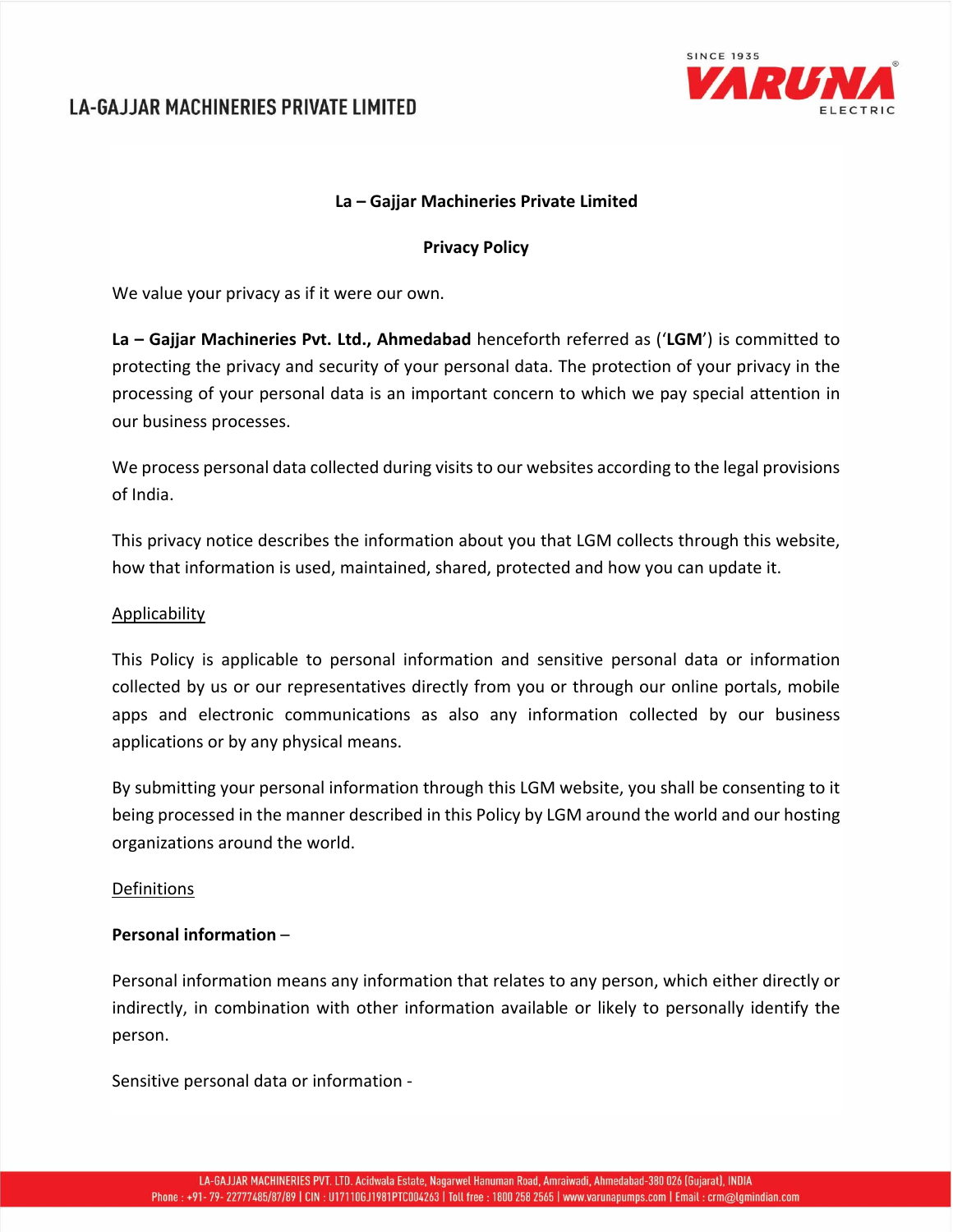

Sensitive personal data or information of a person means such personal information which consists of information relating to but not limited to:

- Password
- Biometric information etc.
- Date & Place of birth
- Nominee details etc.
- Bank account or credit card or debit card or other payment instrument details.
- physical, physiological and mental health condition

## **1. Personal data that we collect**

Personal data refers to data that lets LGM know the specifics of who you are and which may be used to identify, contact or locate you (e.g. name, age, gender, mailing address, telephone number and e‐mail address, financial information such as Bank account or credit card or debit card or other payment instrument details). We collect your personal data when you provide us in scenarios such as in response to a survey, in case you register for events, when registering for personalised services, request information about our products or use our services or request customer support. We may ask you to provide your personal data relevant for the scenarios such as your name, address, pin code, phone number, email address, IP Address, location data, information about your device, etc. LGM collects personal data about you when you interact with this site and/or utilize services offered on this site. For example:

- If you apply for a job or other staffing opportunity through this site, you will be asked to submit your resume and as well as other contact information such as your email address, phone number, mailing address and other details. We will use this information to consider you for the job opening that you specify. We may also use this information to contact you regarding other staffing opportunities, both opportunities advertised on this site.
- We may use a third party service provider to assist us with some features of our site. Our service provider will receive your information on our behalf and will not be permitted to use it for any other purpose.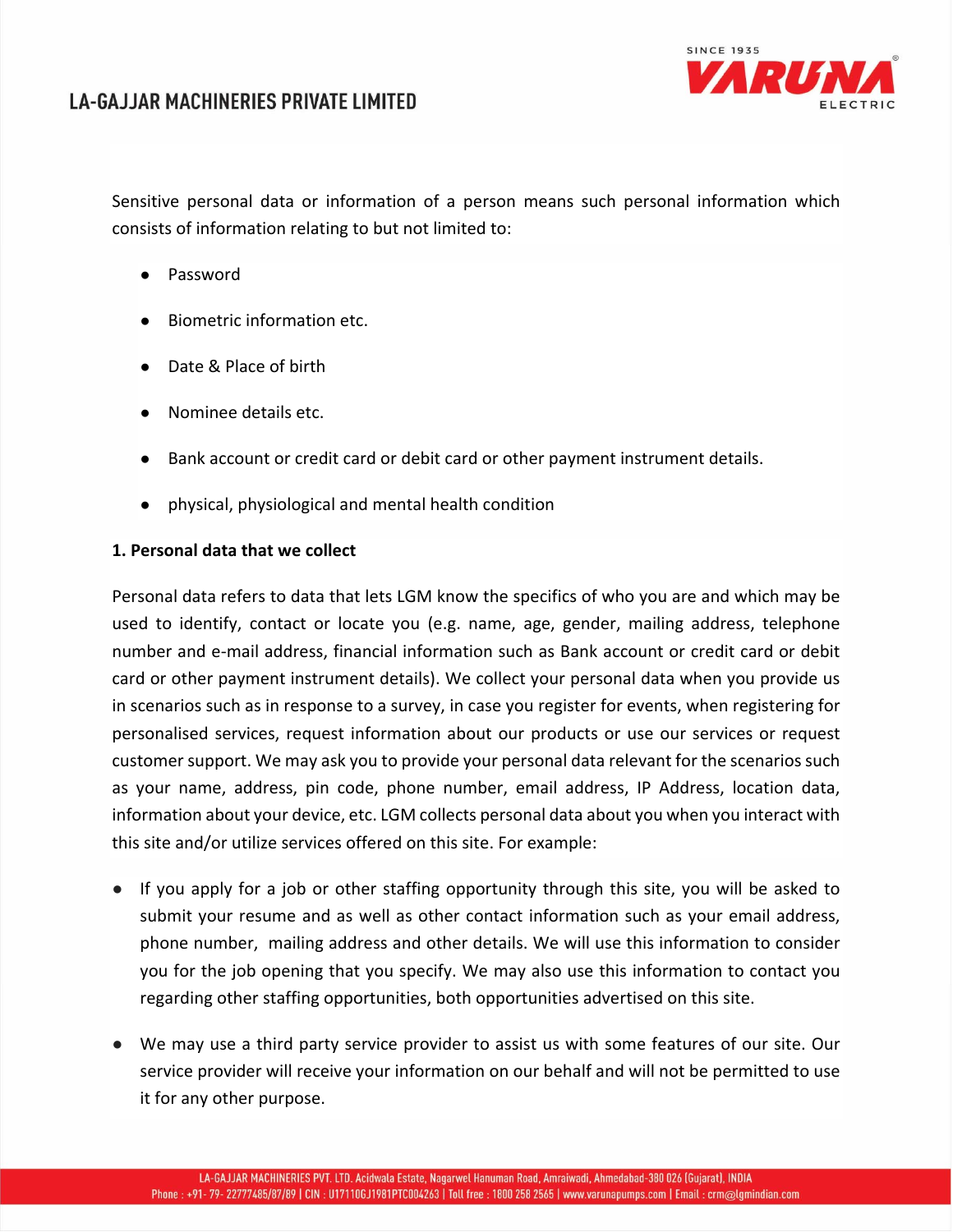

- We may also ask you for personal data in connection with other interactions you have with this website, including when you answer a survey and when you report a problem with this site or services offered on this site.
- We collect your personal data if you wish to do business with us in the form of dealership / distributorship (through dealer / distributor applications)
- We also collect personal data from third parties such as our partners, service providers, and publicly available websites, to offer services we think may be of interest and to help us maintain data accuracy, provide, and enhance the services.

LGM websites may contain links to other websites. LGM shall not be responsible for the privacy notices or the content of such websites even if:

- You accessed the third party website using links from our website; or
- You linked to our website from a third party website.

In general you can visit LGM website on the Internet without telling us who you are or providing personal information. Such use does not result in any personally identifiable data being collected or stored. We may however collect information about you when you visit LGM website, use our services, or view our online advertisements. Having said that, unless you submit personal information about yourself by filing in any form on the LGM website or by sending us an e‐mail, we are not obliged to maintain any other personal information as a result of your access and usage of this LGM website.

### **2. How we use your personal data**

We can only use your personal data if we have a proper reason for doing so. We only use your data for one or more of these reasons:

- To fulfil a contract we have with you, or
- If we have a legal duty to use your data for a particular reason, or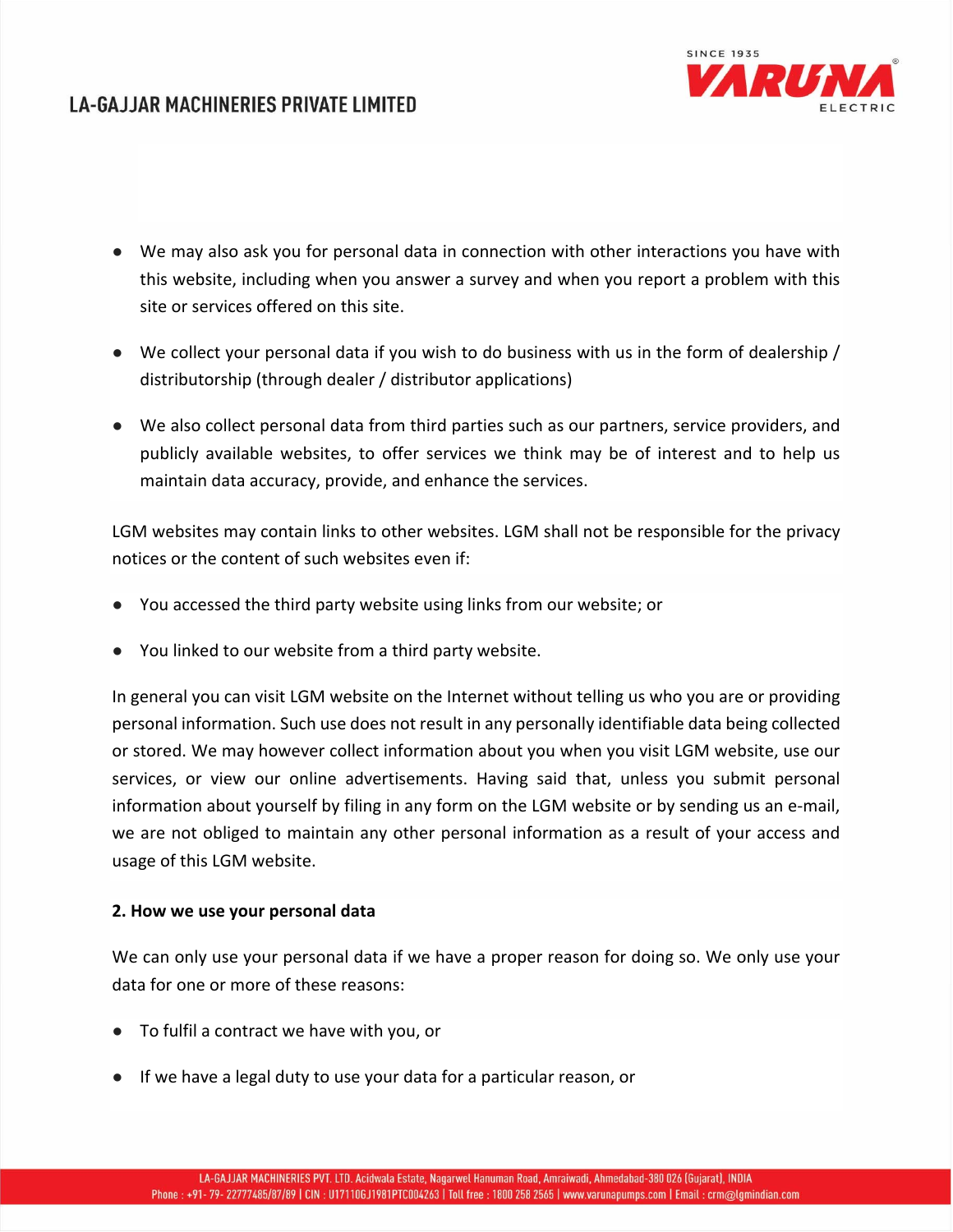

- When we get your consent to use it, or
- When it is in our legitimate interests which are our business or commercial reasons for using your data, but even so, we will not unfairly put our legitimate interests above what is best for you.
- Once your details are submitted, LGM has the rights to use the data & imagery for any marketing activities in the future.
- The testimonial quote/message/expressions shared by you could be modified while maintaining the essence, but to fit into any of our upcoming campaigns.

The use of your information is subject to the privacy notice in effect at the time of our use. LGM uses information provided to us for our general business use. This may include the following purposes:

- To respond to your requests;
- To provide services to you including customer services issues;
- To send communications to you about our or our affiliates' current services, new services or promotions that we are developing, and opportunities that may be available to you;
- To alert you to new features or enhancements to our services
- To communicate with you about job or career opportunities about which you have inquired;
- To ensure that our site and our services function in an effective manner for you;
- To measure or understand the effectiveness of advertising and outreach.
- Marketing and events: We use personal information to deliver marketing and event communications to you across various platforms, such as email, telephone, text messaging, direct mail, and online. If we send you a marketing email, it will include instructions on how to opt out of receiving these emails in the future. Please remember that even if you opt out of receiving marketing emails, we may still send you important service information related to your accounts and subscriptions.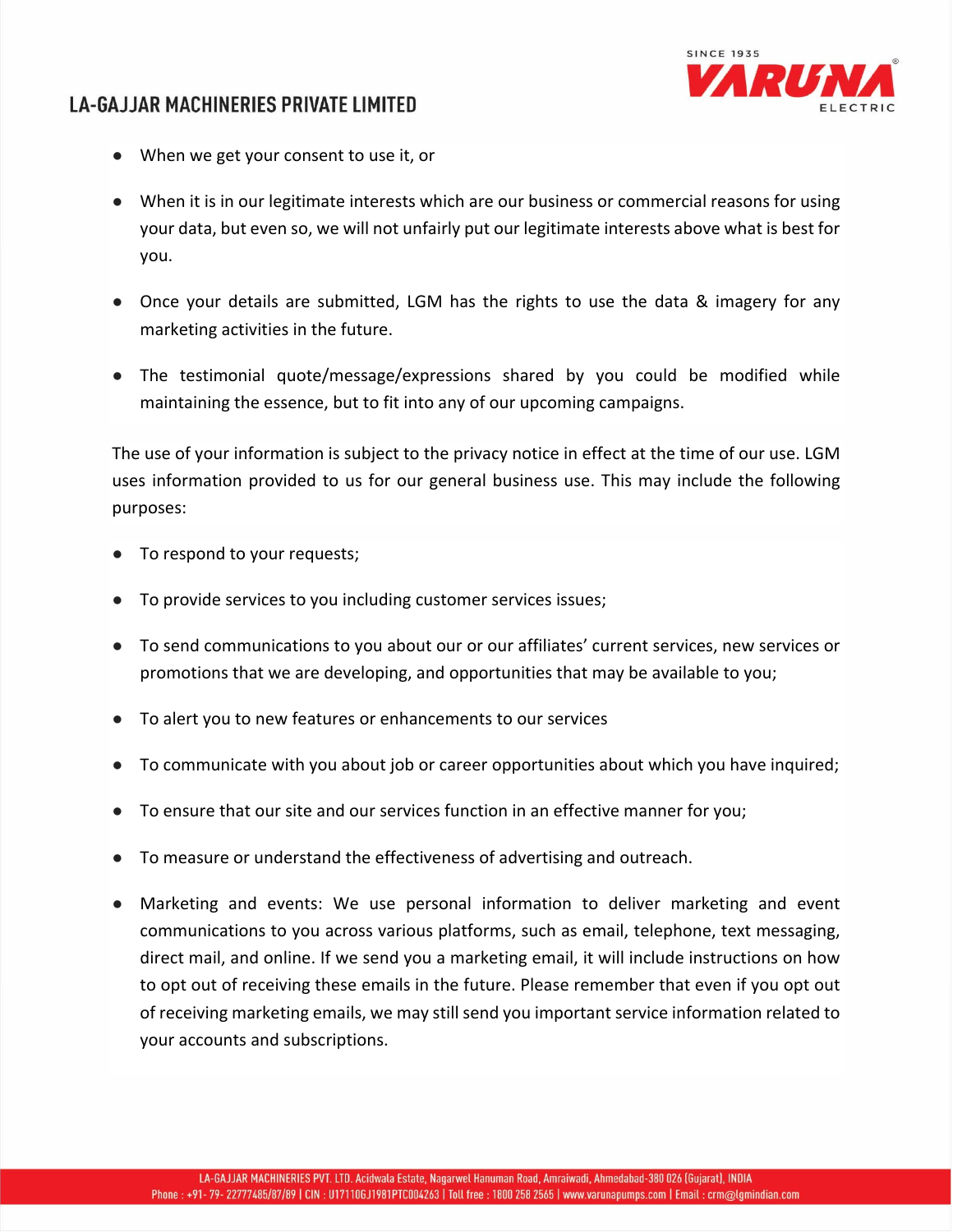

- Legal obligations: We may be required to use and retain personal information for legal and compliance reasons, such as the prevention, detection, or investigation of a crime; loss prevention; or fraud. We may also use personal information to meet our internal and external audit requirements, information security purposes, and as we otherwise believe to be necessary or appropriate:
- Under applicable law, which may include laws outside your country of residence;
- To respond to requests from courts, law enforcement agencies, regulatory agencies, and other public and government authorities, which may include such authorities outside your country of residence;

We endeavor to collect only such information that is reasonably necessary to perform services for you or to respond to your inquiries. You are responsible for ensuring that the information you provide is accurate, complete and current.

## **3. When we share personal data**

LGM shares or discloses personal data when necessary to provide services or conduct our business operations. If LGM intends to transfer your personal data outside, LGM shall take steps to ensure that your privacy rights continue to be protected and shall ensure that adequate safeguards are in place. We do not collect any Special Categories of Personal Data about you (this includes details about your race or ethnicity, religious or philosophical beliefs, sex life, sexual orientation, political opinions, trade union membership, information about your health and genetic and biometric data). Nor do we collect any information about criminal convictions and offences.

LGM may disclose information about you to unaffiliated third-party customers of LGM in connection with your application for staffing opportunities advertised on this site, or in connection with opportunities advertised on a website of one of our affiliates. For example‐

1. Within LGM: Our businesses around the world are supported by a variety of LGM teams and functions, and personal information will be made available to them if necessary for the provision of services, account administration, sales and marketing, customer and technical support, and business and product development. All of our employees and contractors are required to follow our data protection and security policies when handling personal data.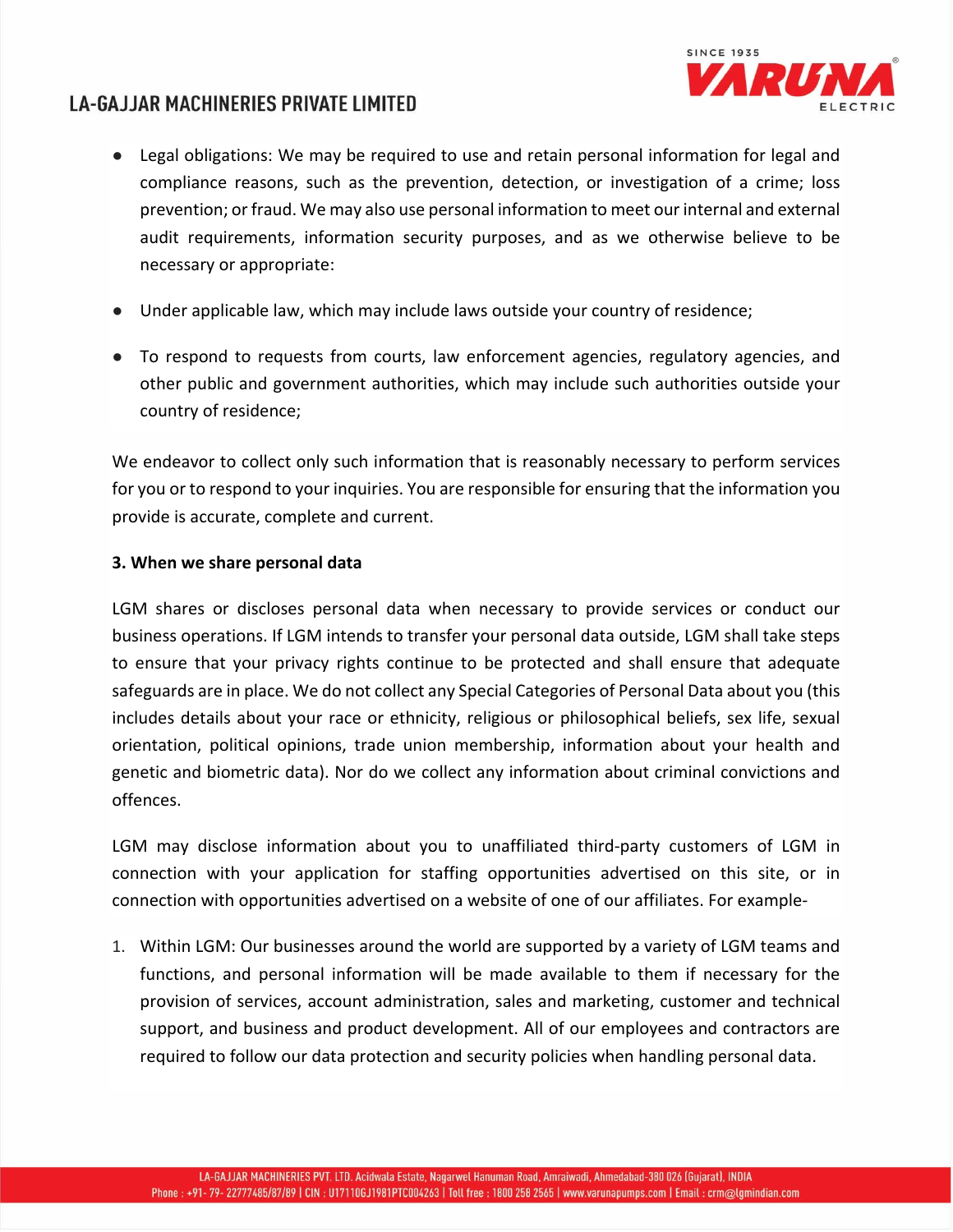

- 2. Our business partners: We occasionally collaborate with other organizations to deliver co‐ branded Services, provide content, or to host events, conferences, and seminars. As part of these arrangements, you may be a customer of both LGM and our partners, and our partners and we may collect and share information about you. LGM will handle personal data in accordance with the privacy notice.
- 3. Our third-party service providers: We collaborate with service providers around the world for any support needed. Personal data may be made available to these parties only when necessary to fulfil the services they provide to us, such as software, system, and platform support; direct marketing services; cloud hosting services; advertising; and order fulfilment and delivery. Our third-party service providers are not permitted to share or use personal data we make available to them for any other purpose than to provide services to us.
- 4. Third parties for legal reasons: We will share personal data when we believe it is required, such as:
	- To comply with legal obligations and respond to requests from government agencies, including law enforcement and other public authorities, which may include such authorities outside your country of residence.
	- In the event of a merger, sale, restructure, acquisition, joint venture, assignment, transfer, or other disposition of all or any portion of our business, assets, or stock (including in connection with any bankruptcy or similar proceedings)
	- To protect our rights, users, systems, and services.

### **4. Where we store and process personal data**

LGM as a global organization, we take steps to ensure that the information we collect is processed according to this privacy notice and the requirements of applicable law wherever the data is located. We collaborate with third parties such as cloud hosting services, suppliers, and technology support located around the world to serve the needs of our business, workforce, and customers. We take appropriate steps to ensure that personal data is processed, secured, and transferred according to applicable law.

LGM will not sell or rent your personal data to anyone. In some cases such as to provide the product or service you have requested, we may need to disclose or transfer your personal data within LGM or to third parties if required.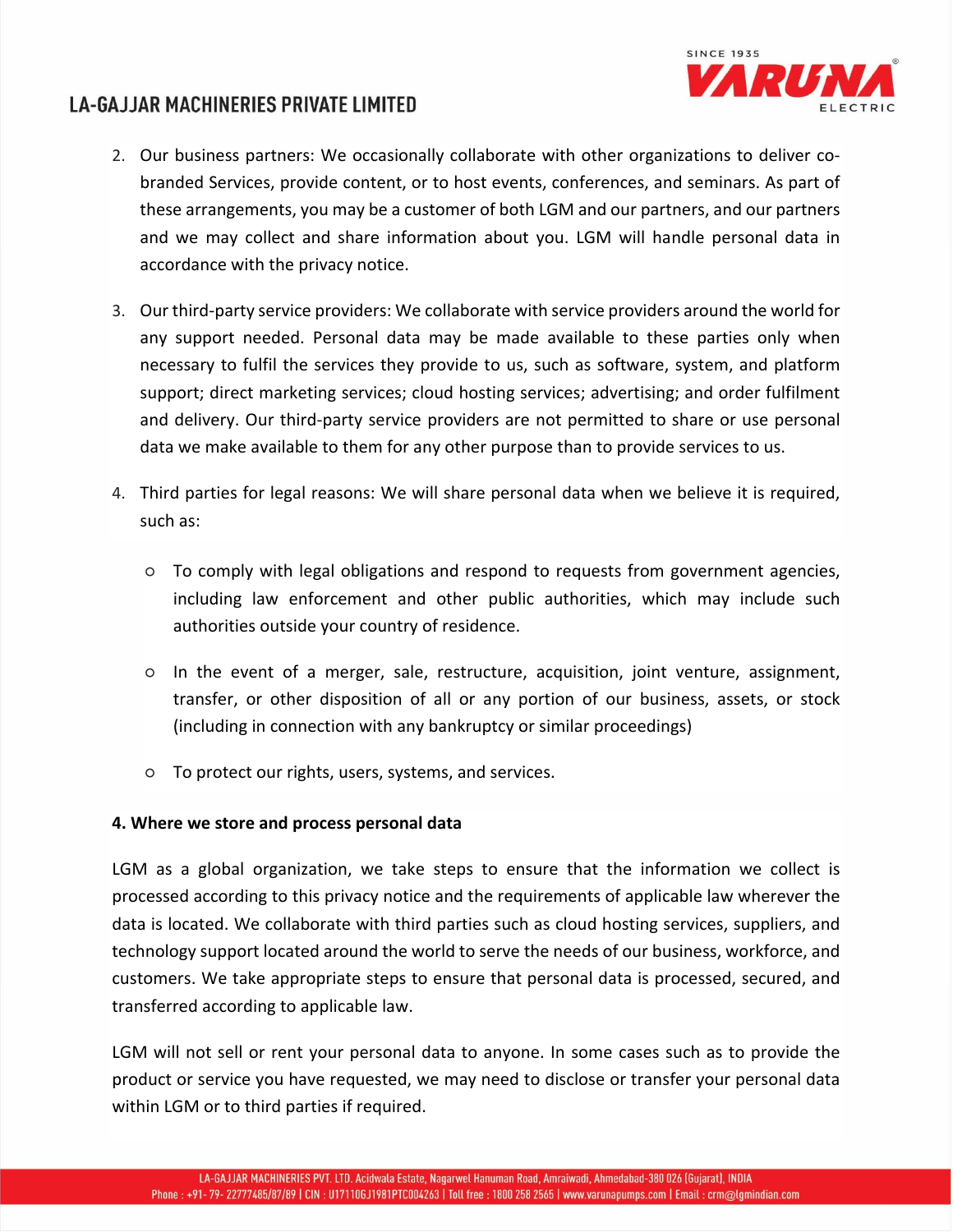

### **5. How we secure personal data**

LGM uses appropriate technologies and procedures to protect your personal data. Our information security policies and procedures are closely aligned with widely accepted international standards and are reviewed regularly and updated as necessary to meet our business needs, changes in technology, and regulatory requirements. For example,

- Policies and procedures: LGM employs reasonable technological, physical and operational security procedures intended to protect your personal data from loss, misuse, alteration, or unintentional destruction. Our security measures are periodically reviewed and updated in an effort to provide appropriate security for all the data collected about you.
- We place appropriate restrictions on access to your personal data.
- We implement appropriate security measures and controls, including monitoring and physical measures, to store and transfer data securely
- We require privacy, information security, and other applicable training on a regular basis for our employees and contractors who have access to personal data
- We take steps to ensure that our employees and contractors operate in accordance with our information security policies and procedures and any applicable contractual conditions.
- We require, with contracts and security reviews, our third-party vendors and providers to protect any personal data with which they are entrusted in accordance with our security policies and procedures

#### **6. Cookies**

From time to time, we may use a standard technology called a "cookie". A cookie is a small text file that is placed on a computer or other device and is used to identify the user or device and to collect information. Cookies are typically assigned to one of four categories, depending on their function and intended purpose: necessary cookies, performance cookies, functional cookies, and cookies for marketing purposes. A cookie cannot retrieve any other data from your hard drive, pass on computer viruses, or capture your e‐mail address. Currently, websites use cookies to enhance the user's visit; in general, cookies can securely store a user's ID and password, personalize home pages, and identify which parts of a site have been visited. It is possible to set your browser to inform you when a cookie is being placed. This way you have the opportunity to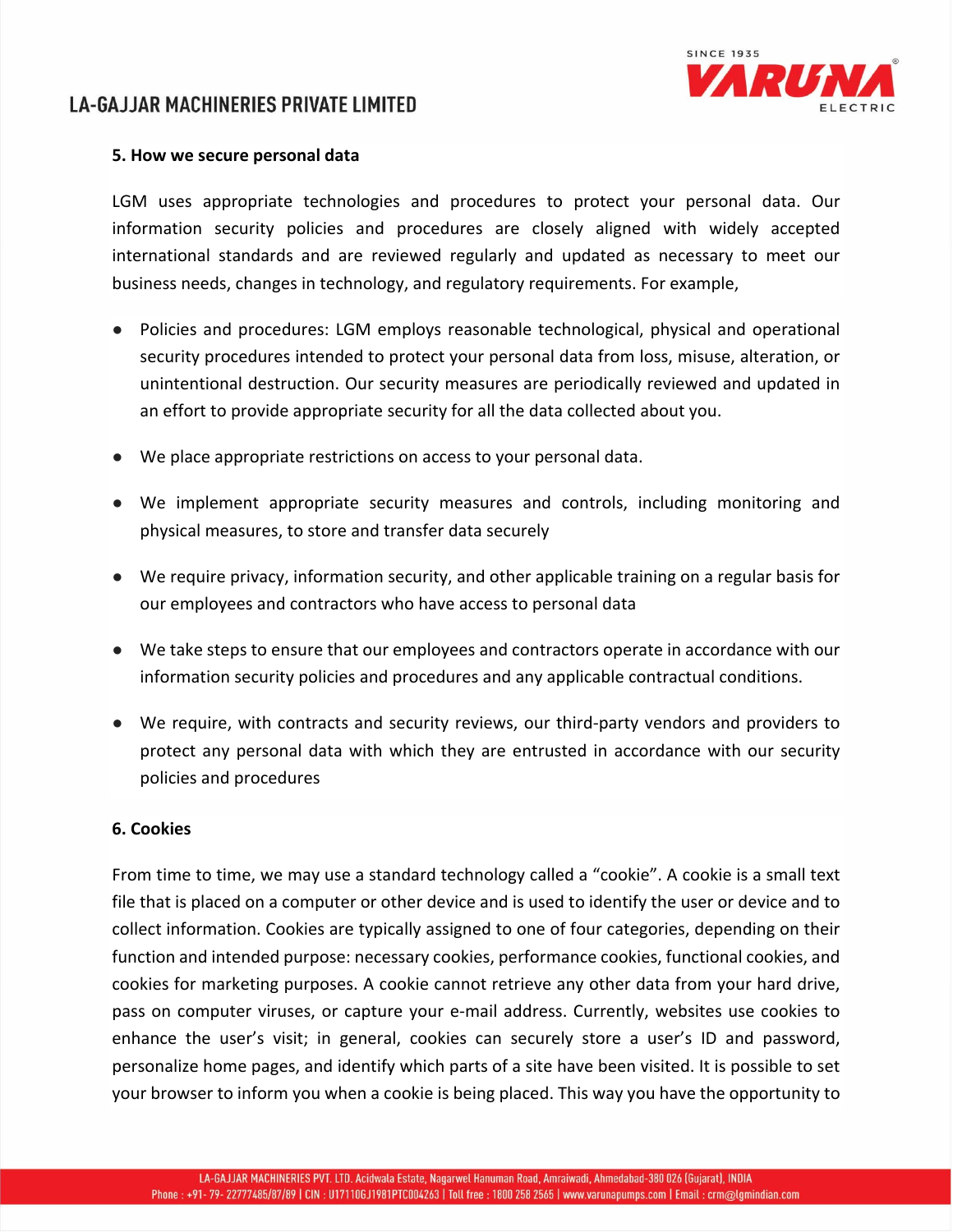



decide whether to accept the cookie. By showing how and when our visitors use this web site, this information can help us to improve our site on a continual basis.

## **7. Children under 13 years of age**

We do not provide services directly to children or proactively collect their personal information. Parents or guardians may authorize children under 13 years old to use the LGM site provided they assume all responsibility and legal liability for the conduct of such child including, without limitation, monitoring the child's access and use of the LGM site.

## **8. Your rights and your personal data**

We respect your right to access and control your information, and we will respond to requests for information and, where applicable, will correct, amend, or delete your personal information.

In such cases, we will need you to respond with proof of your identity before you can exercise these rights.

- **The right to access information:** At any point you can contact us to request the information we hold on you as well as why we have that information, who has access to the information and where we obtained the information from. Once we have received your request we will respond within one month. There are no fees or charges for the first request but additional requests for the same data may be subject to an administrative fee.
- **The right to correct and update the information:** If the data we hold on you is out of date, incomplete or incorrect, you can inform us and your data will be updated.
- **The right to have your information erased:** If you feel that we should no longer be using your data or that we are illegally using your data, you can request that we erase the data we hold. When we receive your request we will confirm whether the data has been deleted or the reason why it cannot be deleted (for example because we need it for our legitimate interests or regulatory purpose(s).
- **The right to object to processing:** You have the right to request that we stop processing your data. Upon receiving the request, we will contact you and let you know if we are able to comply or if we have legitimate grounds to continue to process your data. Even after you exercise your right to object, we may continue to hold your data to comply with your other rights or to bring or defend legal claims.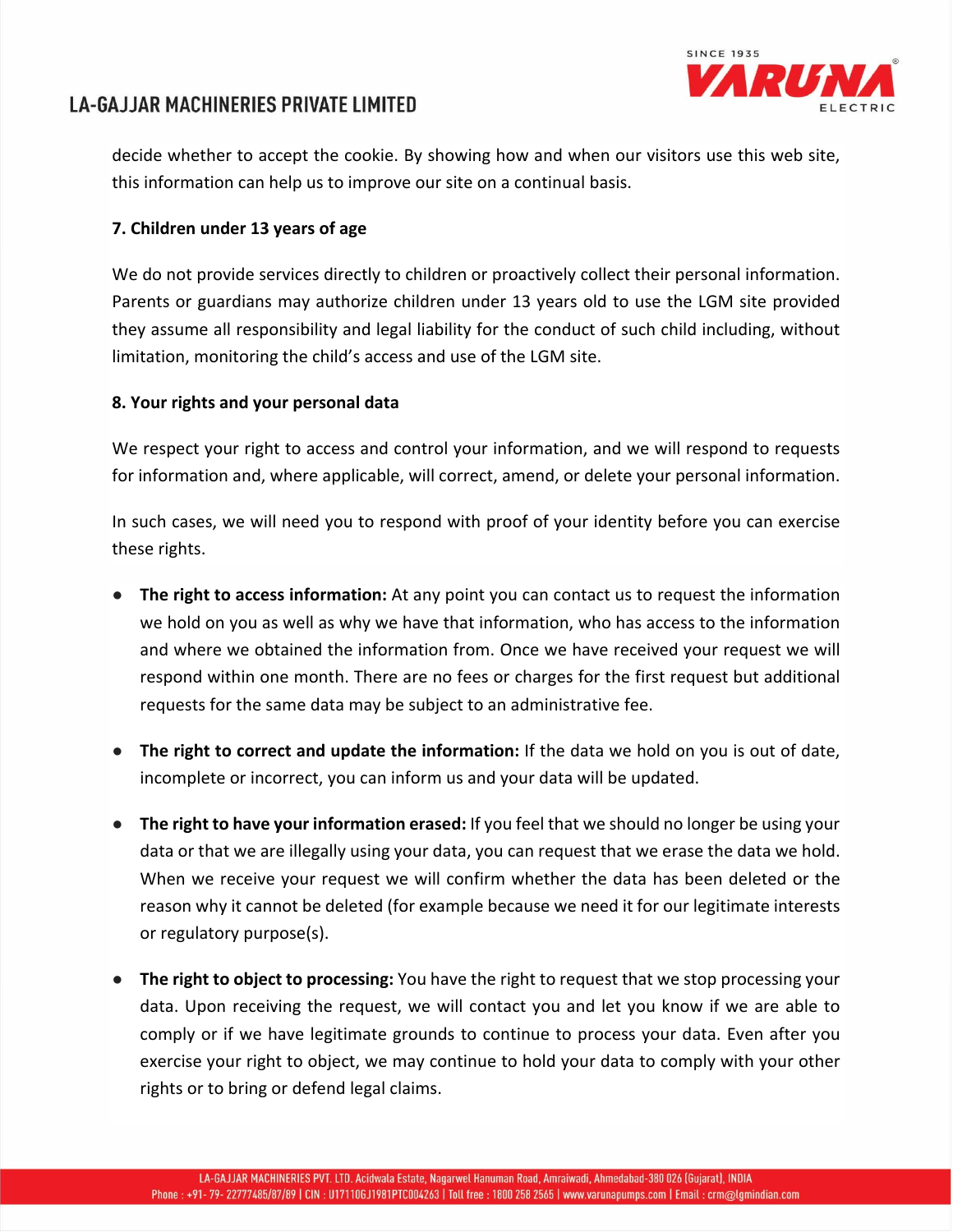

- **The right to data portability:** You have the right to request that we transfer some of your data to another controller. We will comply with your request, where it is feasible to do so, within one month of receiving your request.
- **The right to withdraw your consent** to the processing at any time for any processing of data to which consent was sought. You can withdraw your consent easily by telephone, email, or by post (refer to consent withdrawal form).
- **The right to object to the processing** of personal data where applicable.
- **The right to lodge a complaint** with the Data Protection Representative.

### **9. How long do we keep your personal data?**

We retain personal information for as long as we reasonably require it for legal or business purposes. In determining data retention periods, LGM takes into consideration local laws, contractual obligations, and the expectations and requirements of our customers. When we no longer need personal information, we securely delete or destroy it.

### **10. Changes to Our Privacy notice**

LGM may update privacy notice from time to time. We encourage you to check our website frequently to see the current privacy notice so that you may stay informed of how LGM is using and protecting your information. Whenever a change to this notice is significant, we will place a prominent notice on this website and provide an updated effective date.

### **11. Appropriate, Ethical and Legally Compliant Use**

By using this site, you agree (a) not to disrupt or interfere with the security of, or otherwise abuse, the web site, or any services, system resources, accounts, servers or networks connected to or accessible through the site or affiliated or linked web sites; (b) not to disrupt or interfere with any other user's enjoyment of the site or affiliated or linked web sites; (c) not to upload, post or otherwise transmit through or on this site any viruses or other harmful, disruptive or destructive files; (d) not to use or attempt to use another's account, service or system without authorization from LGM or create or use a false identity on this site; (e) not to transmit through or on this site spam, chain letters, junk mail or any other type of unsolicited mass email to people or entities who have not agreed to be part of such mailings; (f) not to divulge your username and password to others either on or off the site; (g) not to attempt to obtain unauthorized access to the site or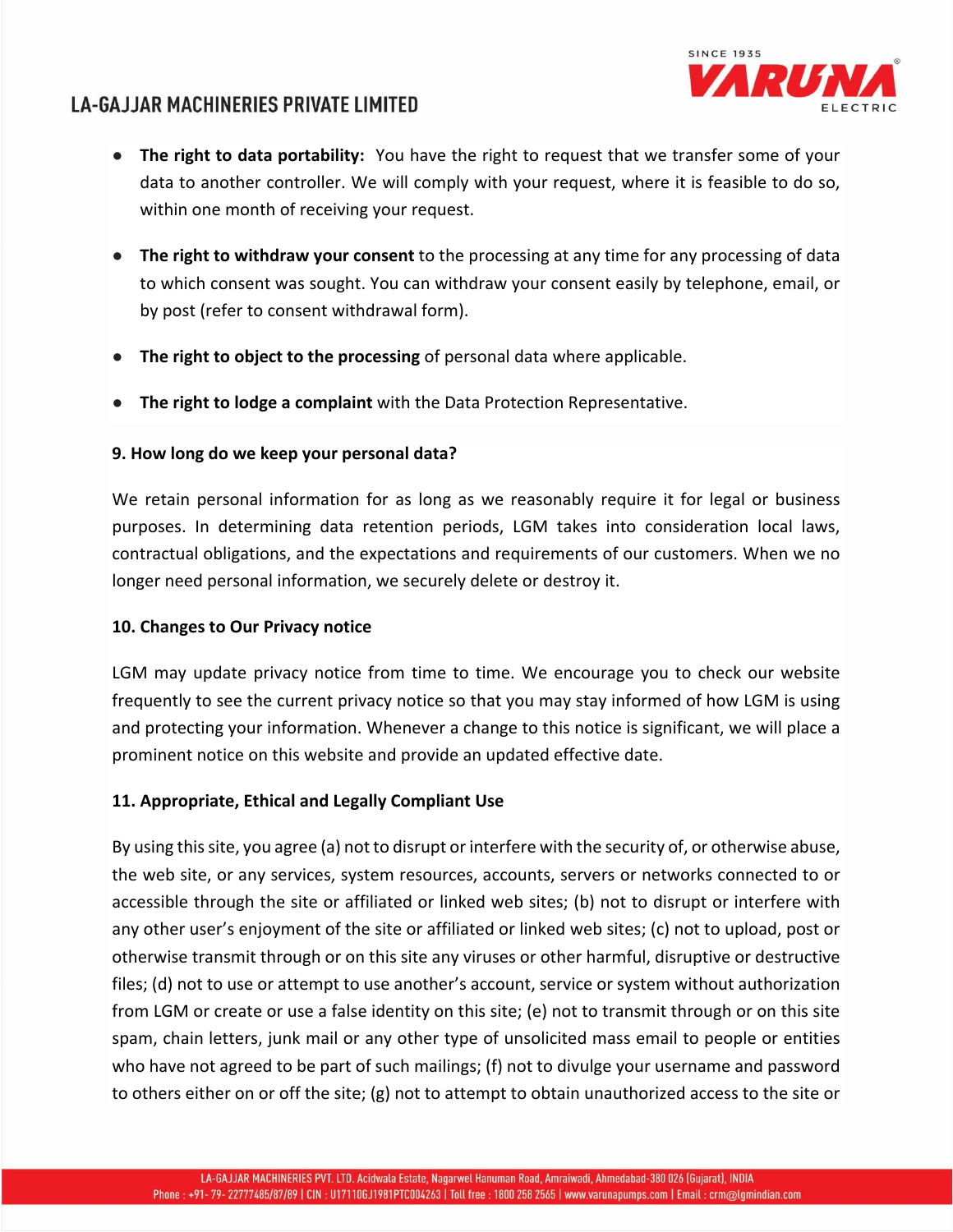

portions of the site which are restricted from general access; and (h) otherwise comply with all laws and requirements for use of this web site, including those that apply to the data that it contains.

## **12. Phishing or False Emails/SMS**

If you receive an email/SMS that appears to be from LGM that requests personal information (such as your credit card, login, or password), or that asks you to verify or confirm your account or other personal information by clicking on a link, that email / SMS was likely to have been sent by someone trying to unlawfully obtain your information. We do not ask for this type of information in an email / SMS. Do not provide the information or click on the link. Please contact us at **harish.samavedam@lgmindia.com** if you have any suspicion.

## **13. Questions/Contact Information**

If you have questions or comments regarding this privacy notice, please contact us, or at:

Email: **harish.samavedam@lgmindia.com**

Effective Date: 27<sup>th</sup> July 2021

## **14. Grievance Redressal:**

If you have any grievance with can be addressed under this policy, please contact the Grievance Officer appointed under the policy at:

### **Name: Mr. Harish Samavedam**

### **Email: harish.samavedam@lgmindia.com**

Phone No.: (079) 22777485 The Grievance officer will acknowledge the aggrieved party the receipt of the complaint within 36 (thirty six) hours and try to redress the grievance within a period of 1 (one) month from the date of receipt of the grievance. Complaint Registration Number (CRN) will be shared with the aggrieved party to track the status of the complaint and for future correspondence.

## **15**. **Catalog Information:**

The catalog information is furnished for the convenience of our customers and is accurate as possible. However, the manufacturer makes no guarantee, either expressed or implied, as to its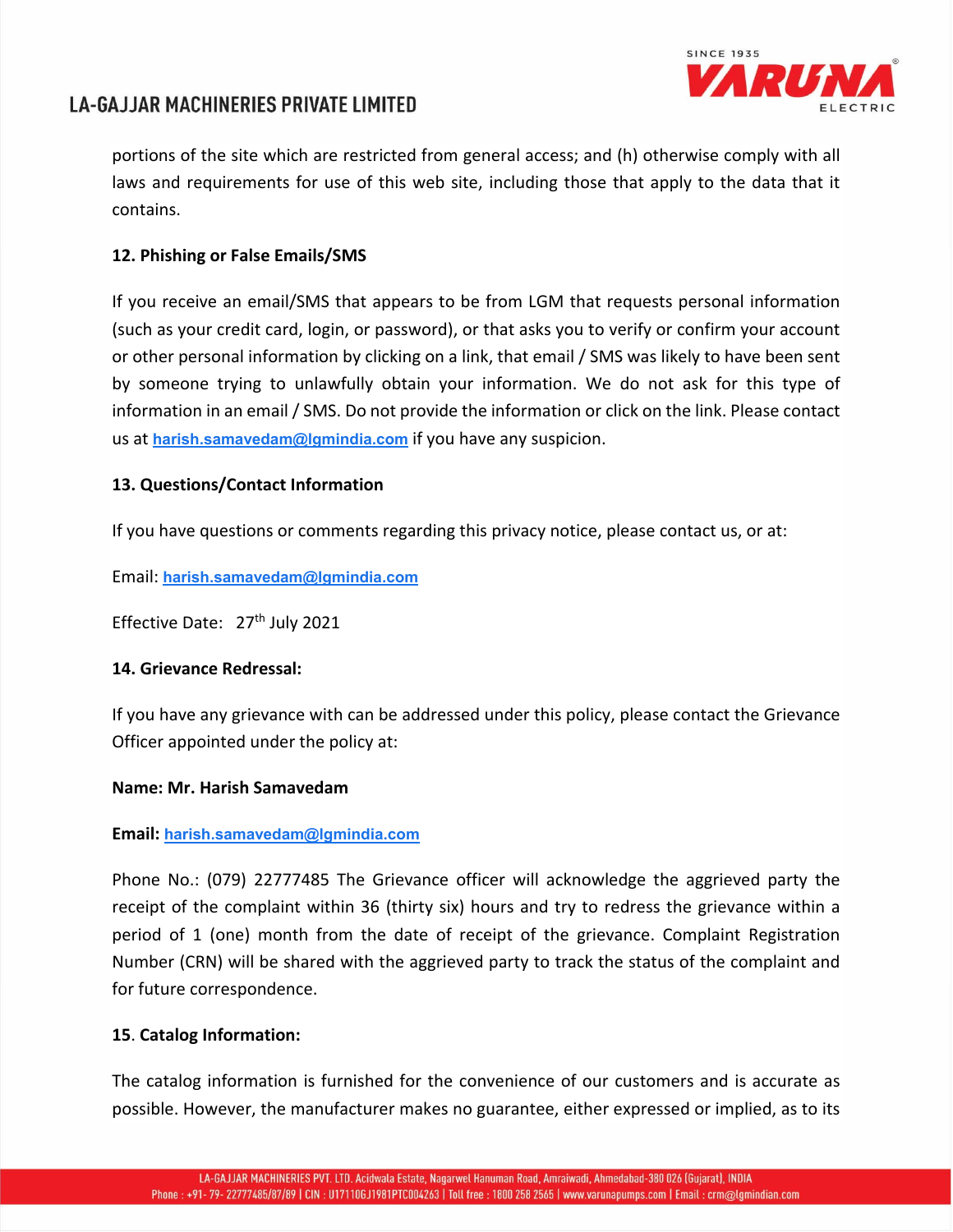

accuracy or availability of listed products. All other specifications and application information are taken from authoritative information. Every attempt has been made to supply original factory installation information. Many manufacturers offer engine options on specific models; manufacturers may make production line changes on a model during the production year; owners may modify equipment. LGM is not responsible for misapplications.

### 16. **Intellectual Property:**

The names, images and logos identifying LGM, or third parties and their products and services are subject to copyright, design rights and trademarks of LGM and/or third parties. Nothing contained in these terms shall be construed as conferring by implication, estoppel or otherwise any license or right to use any trademark, patent, design right or copyright of LGM or any other third party.

## 17. **Disclaimer**

The materials provided at this site are provided "as is" without any warranties, express or implied, including warranties of merchantability, fitness for a particular purpose, or non-infringement of intellectual property. LGM further does not warrant the accuracy and completeness of the materials at this site. LGM may make changes to the materials at this site, or to the products and prices described in them, at any time without notice. The materials at this site may be out of date, and LGM makes no commitment to update the materials at this site. Information published in this site may refer to products, programs or services that are not available in your country or local area. Consult LGM directly for information regarding the products, programs and services that may be available to you.

### 18. **Limitation of Liability**

 In no event shall LGM, its suppliers, or other third parties mentioned at this site be liable for any damages whatsoever (including, without limitation, consequential damages and those resulting from lost profits, lost data or business interruption) arising out of the use, inability to use, or the results of use of this site, any web sites linked to this site, or the materials or information contained at any or all such sites, whether based on warranty, contract, tort or any other legal theory and whether or not advised of the possibility of such damages. If your use of the materials or information from this site results in the need for servicing, repair or correction of equipment or data, you assume all costs thereof. The data and information presented on this web site is believed to be accurate but should not be relied upon by the user for any purpose.